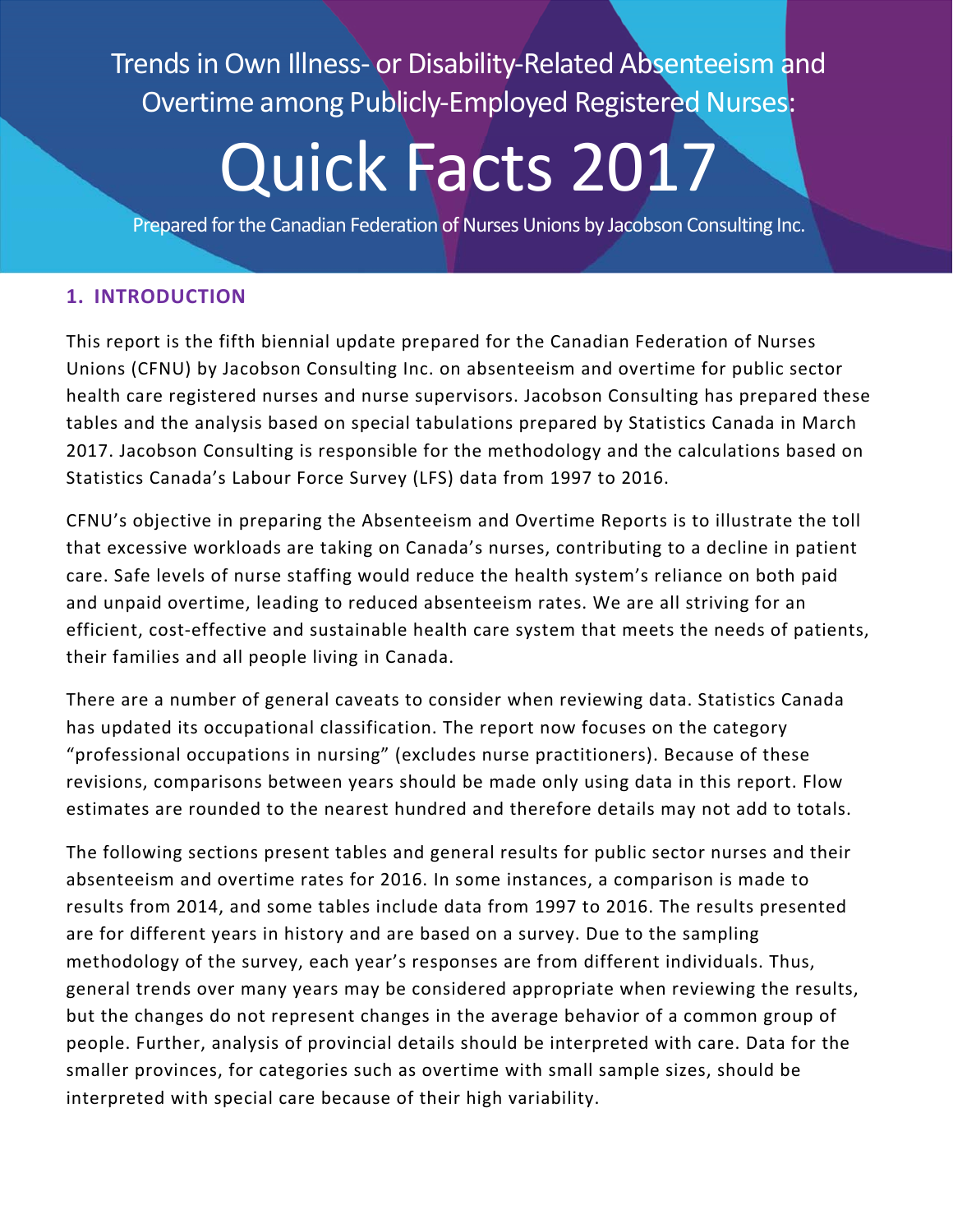# **2. PUBLIC SECTOR HEALTH CARE NURSES: A SNAPSHOT**

- In 2016, there were 282,300 publicly employed nurse supervisors and registered nurses, as compared to 264,500 in 2014. This represents an increase of 6.7% between the two periods.
- The largest shares of nurses are employed in Ontario (30.9%) and Quebec (23.8%); this roughly corresponds to the relative share of the population that live in these provinces, relative to all provinces. The smallest provinces had the lowest shares of the total nurse employment. Prince Edward Island employed only 0.6% of the nurses. The share for Newfoundland and Labrador was only 1.7%.
- In 2016, the estimated unionization rate was 91%, an increase over 2014 (89%). Ontario (87%) and Alberta (89%) had the lowest rate of unionization for this sector. British Columbia (95%) had the highest rate, followed by Quebec (94%).
- In 2016, 79.6% of nurses worked at least 30 hours per week, the amount defined as fulltime in the LFS, almost unchanged from 2014. The provincial rankings shift from year to year, but Alberta usually has the lowest rate of full-time nurses, and Newfoundland and Labrador typically has the highest.
- The share of females remains just above 90% in 2016; this figure has remained relatively constant over the years but with a modestly declining trend.

|                             | <b>Public Sector Health Care Nurses</b> |         | <b>Absenteeism Rate</b> |       | <b>Overtime Rate</b> |       | % Union member |      |
|-----------------------------|-----------------------------------------|---------|-------------------------|-------|----------------------|-------|----------------|------|
|                             | 2014                                    | 2016    | 2014                    | 2016  | 2014                 | 2016  | 2014           | 2016 |
| Newfoundland and Labrador   | 5,900                                   | 4,800   |                         | 12.5% | 25.0%                | 20.0% | 89%            | 92%  |
| <b>Prince Edward Island</b> | 1,600                                   | 1,600   |                         |       | 28.6%                | 21.4% | 91%            | 89%  |
| Nova Scotia                 | 8,600                                   | 10,300  | 7.0%                    | 8.7%  | 27.6%                | 18.3% | 92%            | 93%  |
| <b>New Brunswick</b>        | 6,700                                   | 7,300   |                         | 9.6%  | 25.9%                | 22.2% | 94%            | 93%  |
| Quebec                      | 62,600                                  | 67,200  | 8.3%                    | 10.9% | 32.6%                | 35.3% | 94%            | 94%  |
| Ontario                     | 87,700                                  | 87,100  | 7.3%                    | 7.6%  | 22.7%                | 25.0% | 84%            | 87%  |
| Manitoba                    | 12,800                                  | 12,500  | 8.6%                    | 7.2%  | 30.6%                | 27.1% | 92%            | 91%  |
| Saskatchewan                | 10,100                                  | 11,700  | 6.9%                    | 8.5%  | 23.3%                | 27.6% | 90%            | 93%  |
| Alberta                     | 32,200                                  | 39,600  | 9.0%                    | 6.3%  | 24.1%                | 22.7% | 87%            | 89%  |
| <b>British Columbia</b>     | 36,200                                  | 40,200  | 8.6%                    | 10.0% | 26.7%                | 26.9% | 93%            | 95%  |
| All provinces               | 264.500                                 | 282,300 | 7.9%                    | 8.7%  | 26.5%                | 27.1% | 89%            | 91%  |

#### **TABLE 1 Public Sector Health Care Nurses' Absenteeism, Overtime, Unionization, Selected Years**

*[1] Own illness‐ or disability‐related*

*[2] Only includes those who were at work during the reference week*

*Source: Special tabulation of Statistics Canada's LFS*

*"‐" Sample Size Exclusion: Statistics Canada recommends data not be released because the estimates are too small to be reliable.*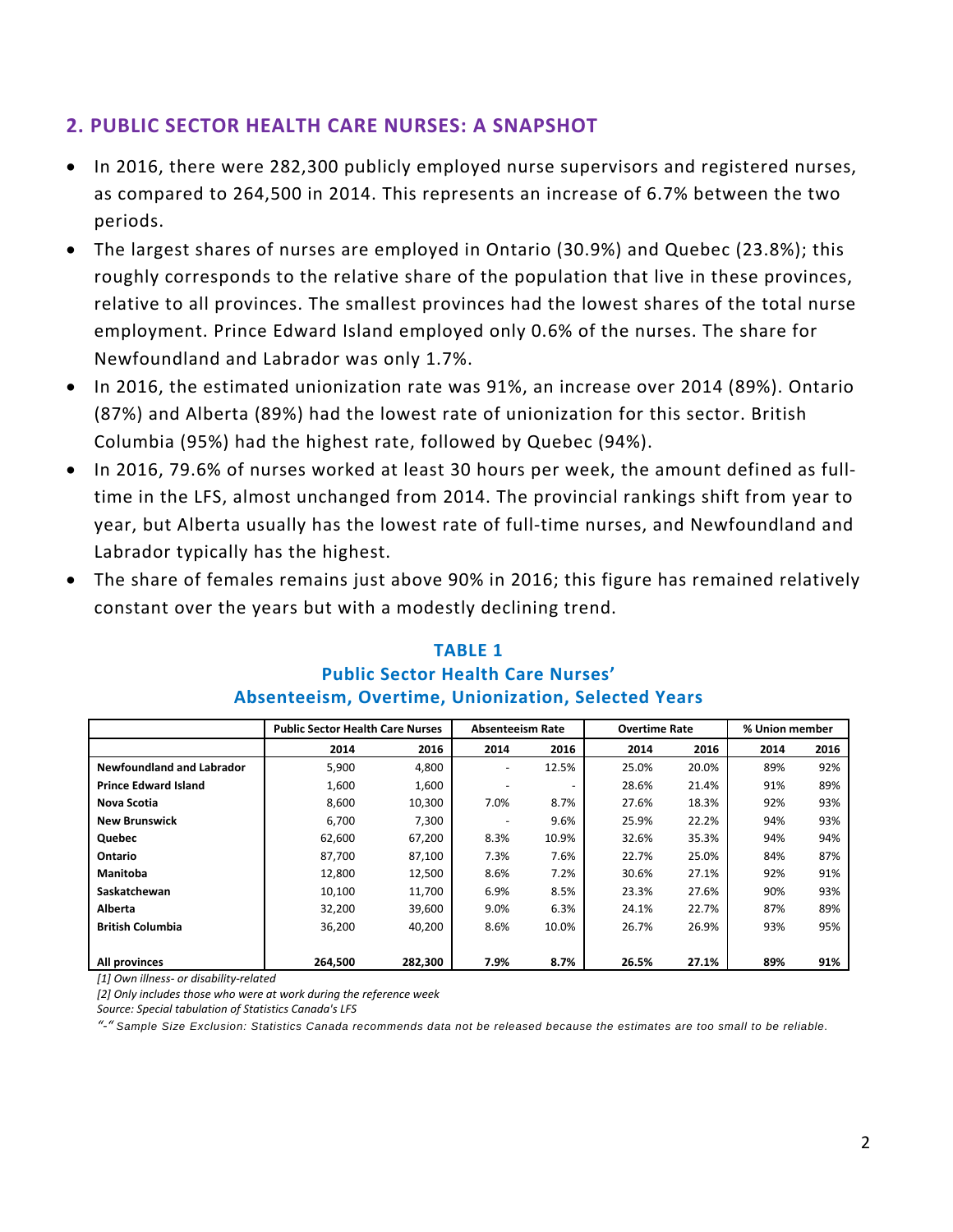#### **3. ABSENTEEISM**

- On average, in 2016 there were 24,600 public sector health care nurses absent due to own illness or disability on a weekly basis. This represents an absenteeism rate of 8.7%, up from 7.9% in 2014.
- The rate of absenteeism for public sector health care nurses working full time is substantially higher (at 9.0%) than the average of all other occupations (5.7%).
- Hours lost due to own illness or disability is equivalent to the annual workload of almost 15,900 nurses. In other words, 28.8 million work hours must be found to replace those workers who are absent.
- The annual cost of absenteeism due to own illness or disability to the health care system is conservatively estimated at \$989 million a year in 2016, assuming 49 working weeks in one year, compared to \$841 million in 2014.
- The rate of absenteeism for all provinces was similar or slightly higher in 2016 than in 2014.
- The absenteeism rate for the lowest age group (<35) is generally lower than for the age groups over age 35.

#### **TABLE 2**

#### **Absenteeism Rate Due to Own Illness or Disability**

| <b>Age Group</b> | 1997 | 2008  | 2010  | 2012 | 2014 | 2016  |
|------------------|------|-------|-------|------|------|-------|
| $35$             | 6.7% | 7.2%  | 6.2%  | 6.6% | 6.3% | 7.3%  |
| 35-44            | 6.2% | 9.2%  | 8.1%  | 7.5% | 8.1% | 7.6%  |
| 45-49            | 6.4% | 8.8%  | 9.4%  | 7.5% | 8.8% | 10.9% |
| 50-54            | 9.1% | 9.2%  | 10.1% | 9.1% | 8.6% | 11.6% |
| $55+$            |      | 11.9% | 8.2%  | 8.0% | 9.6% | 10.0% |
| All provinces    | 6.9% | 9.1%  | 8.1%  | 7.5% | 7.9% | 8.7%  |

# **by Age Group, All Provinces, Selected Years**

Note: Pre-1996 data use 2001 Census weights; data for 1996-2000 use 2006 Census weights, and 2001 forward *use 2011 Census weights.*

*Source: Special tabulation of Statistics Canada's LFS*

*"‐"Sample Size Exclusion. Statistics Canada recommends data not be released because the estimates are too small to be reliable*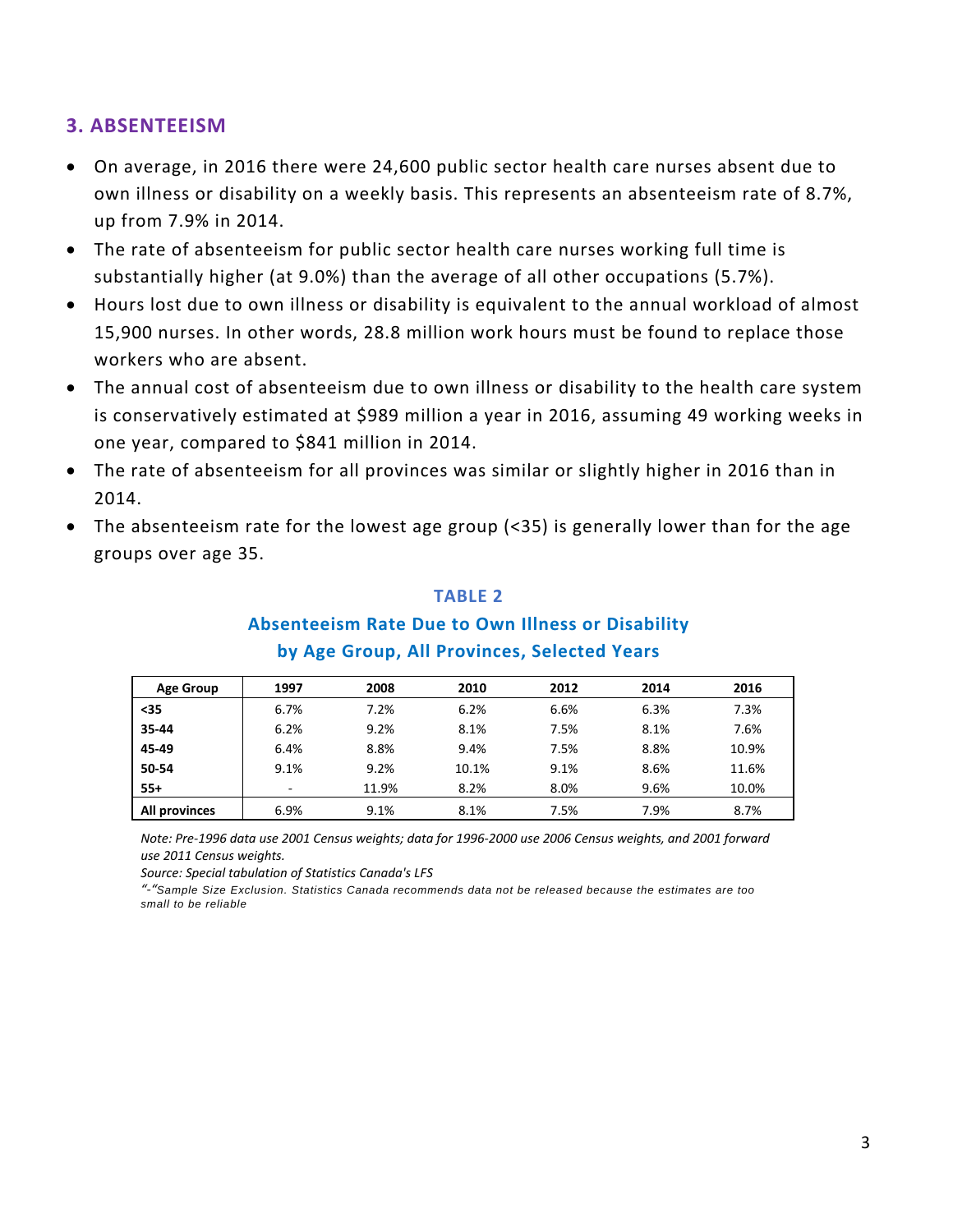# **4. OVERTIME**

- In 2016, the average weekly share of public sector nurses who worked overtime was 27.1%, compared to 26.5% in 2014. Nurses averaged 6.1 hours per week of paid and unpaid overtime in 2016. In 2014, the reported number was the same.
- In 2016, the average incidence of paid overtime by nurses was 17.5%, compared to 16.2% in 2014. For those with unpaid overtime hours, the figures were 12.2%, compared to 12.6% in 2014.
- Public sector health care nurses with paid overtime reported an average of 7.1 hours per week in 2016, unchanged from 2014. Public sector health care nurses with unpaid overtime reported an average of 3.3 hours per week in 2016 and 3.6 hours in 2014.
- In 2016, public sector health care nurses worked an estimated 15.2 million hours of paid overtime per year, compared to 13.7 million hours in 2014. Unpaid overtime estimates were 4.9 million hours per year in 2016 and 5.4 million hours in 2014.
- Aggregating both paid and unpaid overtime in 2016, public sector health care nurses worked an estimated 20.1 million hours annually, compared to 19.1 million hours worked in 2014. This number is equivalent to 11,100 full-time positions.
- For public sector health care nurses paid and unpaid overtime was estimated to cost \$968 million in 2016 annually, compared to \$860 million in 2014. Of this figure, \$788 million is attributable to paid overtime. The equivalent calculation of \$180 million for unpaid overtime is borne by nurses.
- In 2016, Quebec (35.3 %) and Saskatchewan (27.6%) had the highest overtime rates. Nova Scotia (18.3%) and Newfoundland and Labrador (20%) had the lowest rates. The provincial rankings are variable over time, but Quebec generally has had the highest overtime rates.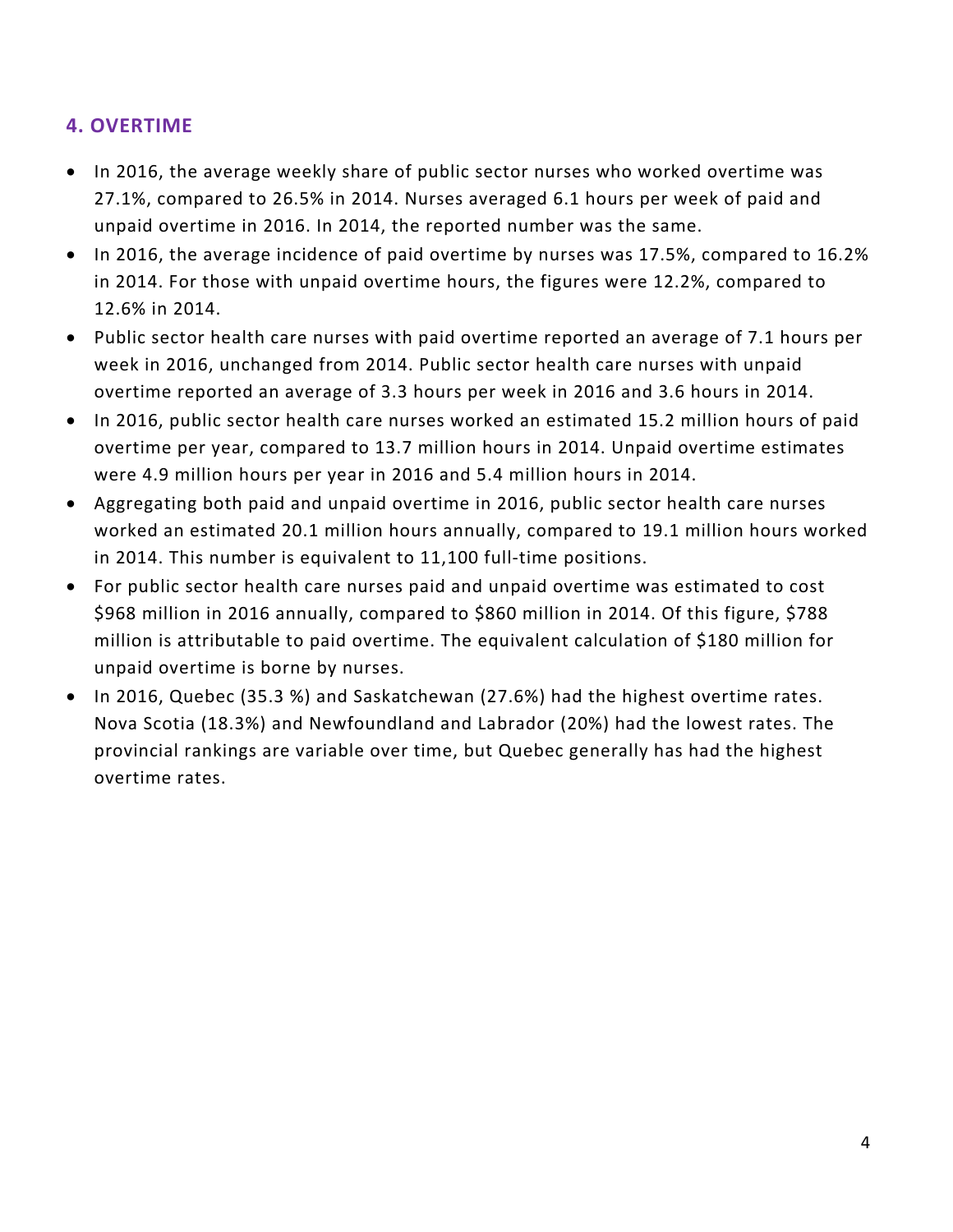#### **TABLE 3**

|                                                                            | 2012       | 2014       | 2016       |  |  |  |  |  |
|----------------------------------------------------------------------------|------------|------------|------------|--|--|--|--|--|
| Incidence of overtime                                                      |            |            |            |  |  |  |  |  |
| All overtime                                                               | 29.3%      | 26.5%      | 27.1%      |  |  |  |  |  |
| <b>Paid overtime</b>                                                       | 19.1%      | 16.2%      | 17.5%      |  |  |  |  |  |
| <b>Unpaid overtime</b>                                                     | 13.1%      | 12.6%      | 12.2%      |  |  |  |  |  |
| Overtime hours per week                                                    |            |            |            |  |  |  |  |  |
| All overtime                                                               | 416,100    | 367,100    | 387,500    |  |  |  |  |  |
| Paid overtime                                                              | 300,900    | 263,200    | 292,500    |  |  |  |  |  |
| <b>Unpaid overtime</b>                                                     | 115,200    | 103,900    | 95,000     |  |  |  |  |  |
| Overtime hours per year                                                    |            |            |            |  |  |  |  |  |
| All overtime                                                               | 21,637,200 | 19,089,200 | 20,150,000 |  |  |  |  |  |
| Paid overtime                                                              | 15,646,800 | 13,686,400 | 15,210,000 |  |  |  |  |  |
| <b>Unpaid overtime</b>                                                     | 5,990,400  | 5,402,800  | 4,940,000  |  |  |  |  |  |
| Aggregate annual overtime hours as full-time, full-year equivalents (FTEs) |            |            |            |  |  |  |  |  |
| All overtime                                                               | 11,900     | 10,500     | 11,100     |  |  |  |  |  |
| <b>Paid overtime</b>                                                       | 8,600      | 7,500      | 8,400      |  |  |  |  |  |
| <b>Unpaid overtime</b>                                                     | 3,300      | 3,000      | 2,700      |  |  |  |  |  |

## **Aggregate Overtime Hours, Public Sector Health Care Nurses**

*[1] Aggregate hours of overtime per week is an annual average of 12 LFS survey reference weeks in each year.*

*[2] Scaled by 52 weeks per year*

*[3] Aggregate overtime hours per month are the average of the 12 survey month estimates. Assuming one FTE is equal to 1,813 hours per year. Source: Special tabulation of Statistics Canada's LFS*

In Table 4, we can see that overtime rates have remained relatively stable. In general, the incidence of overtime is slightly higher for the older age groups than for the younger age groups. As discussed, overtime seems to be a more significant factor in recent years than it was during the 1990s.